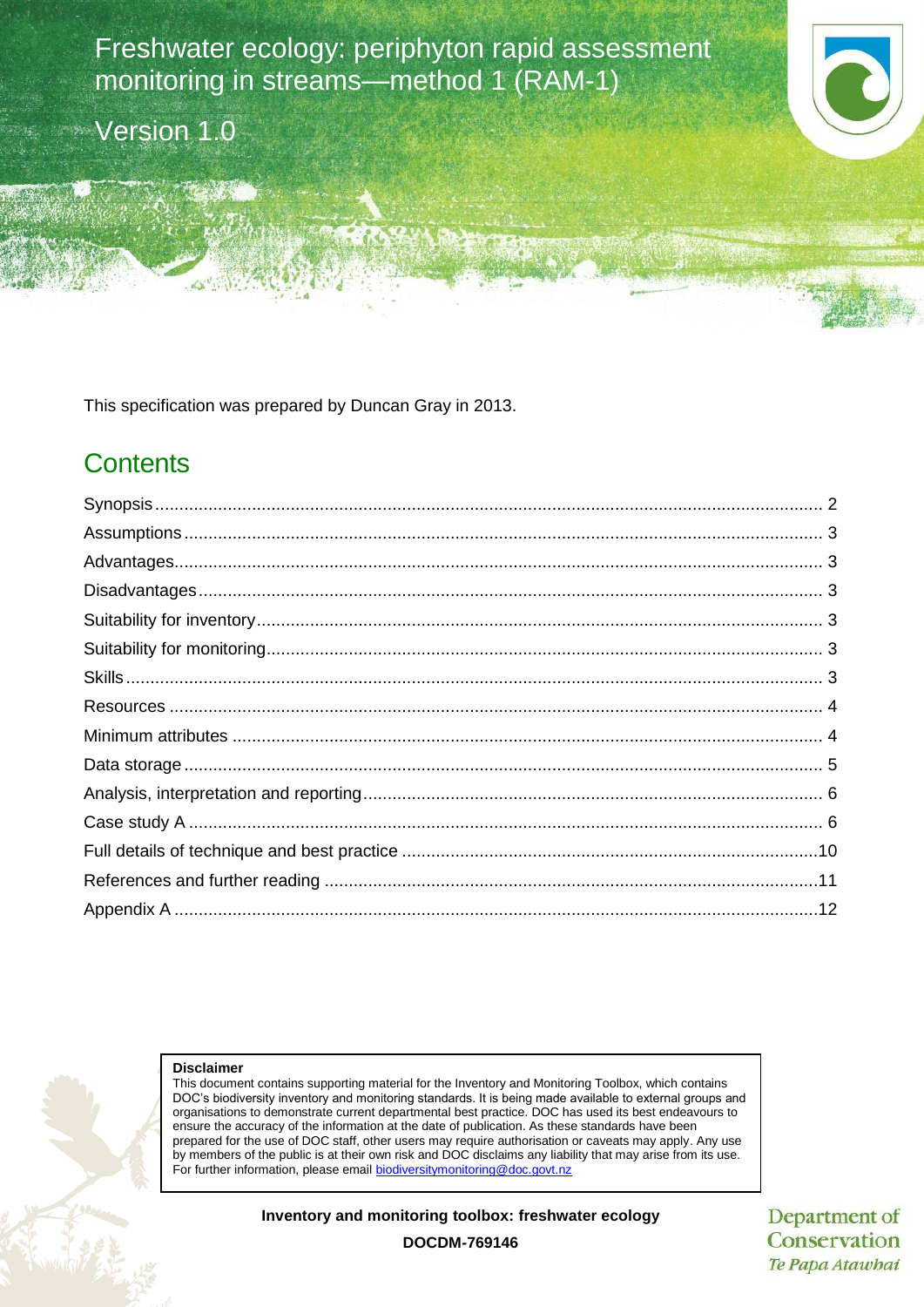# <span id="page-1-0"></span>**Synopsis**

This rapid assessment protocol is based on that presented by Biggs & Kilroy (2000). This protocol is designed specifically to provide a quick assessment of the cover of filamentous algae to establish compliance with periphyton guidelines for the protection of aesthetic, recreational and fishing values (see table 2 in 'Introduction to periphyton monitoring in freshwater ecosystems'—docdm-765928).



Figure 1. Top: blooms of long green filamentous algae. Bottom left: brown filamentous algae adheres to a tracer stone used to assess bed disturbance in a stream. Right: mature long green filaments amid a matrix of light brown mat-forming algae. Photos: Golder Associates.

This method involves establishing transects across a site and recording the percentage cover of filamentous algae, > 3 cm in length, for a given number of points on each transect. Percentage cover values are then averaged to obtain an estimate of the average cover of the site by filamentous green/brown algae. This method can also be used to create an approximate map of filamentous periphyton on the stream bed and if repeated over time in conjunction with physicochemical measurements be used to suggest the basic controlling factors of periphyton proliferations. Note that another relatively new method for assessing periphyton communities is being used by some regional councils but this is not expanded here (Kilroy et al. 2013).

**Inventory and monitoring toolbox: freshwater ecology**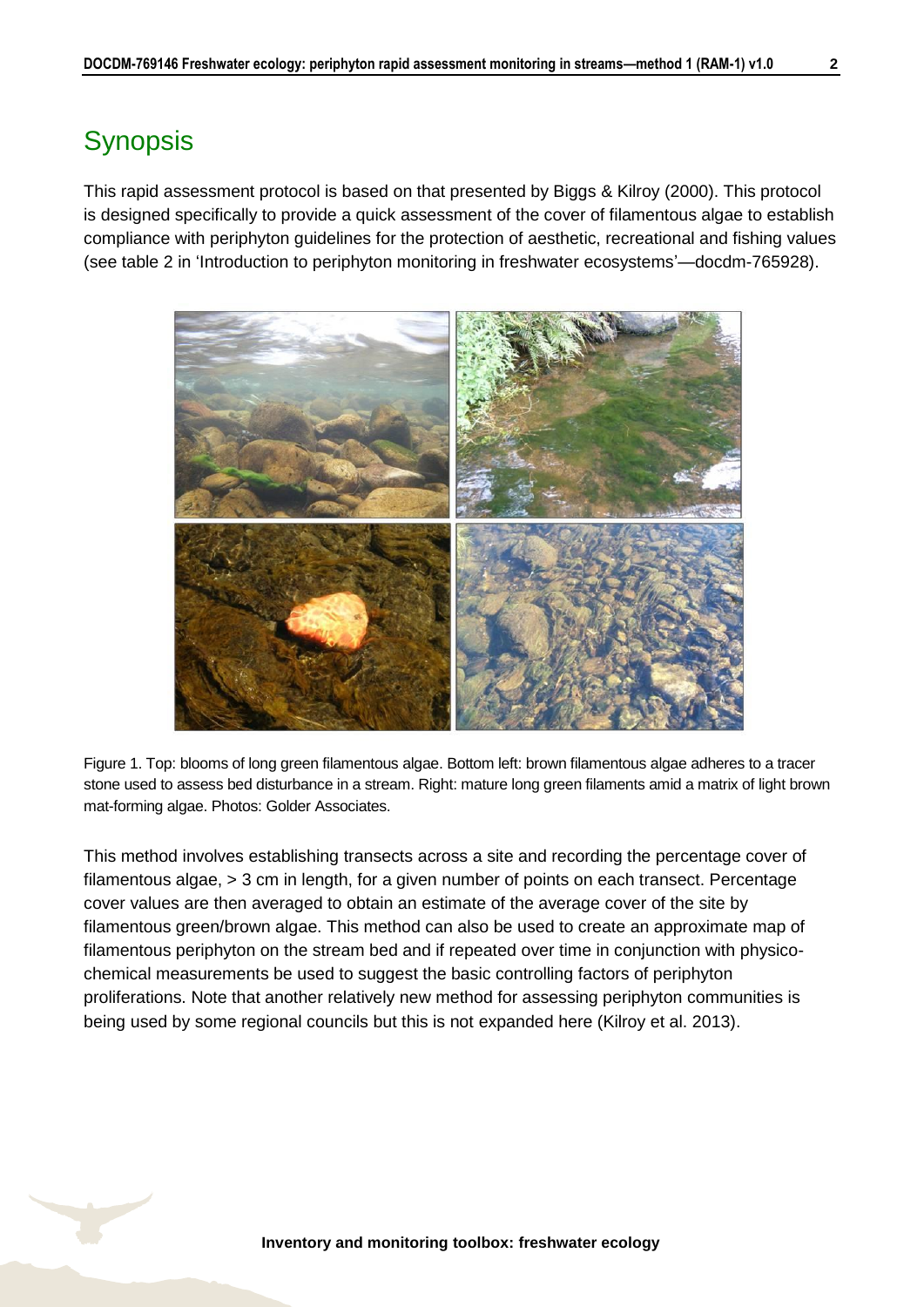## <span id="page-2-0"></span>**Assumptions**

- The physical habitat conditions at each site are standardised as much as possible.
- Transects and points are positioned randomly within a transect at each site.
- The sample is representative of periphyton cover in the wider stream.

## <span id="page-2-1"></span>Advantages

- This method is cheap and easy to apply.
- The method requires no specialised resources.
- The method does not require material to be removed from the stream.
- The method is an accepted way to assess compliance with periphyton quidelines.

## <span id="page-2-2"></span>**Disadvantages**

- This method provides no information about the composition of periphyton communities.
- The method is only a crude estimate of the actual biomass of periphyton.
- **Estimates of cover/length are subject to observer bias.**
- The method is not appropriate for use in detecting the effects of specific discharge or pollution events.

## <span id="page-2-3"></span>Suitability for inventory

This method is only suitable for an inventory of general enrichment/occurrence of nuisance algae; it provides no information about taxa or community composition.

## <span id="page-2-4"></span>Suitability for monitoring

- This method is suitable for monitoring of general enrichment and nuisance algae and may be applied rapidly over numerous sites to indicate the locations of possible concern.
- The method is not suitable for monitoring specific compliance issues and provides only crude data on periphyton communities.

## <span id="page-2-5"></span>**Skills**

Field observers will require:

- Basic training in stream periphyton and habitat sampling
- Basic outdoor and river-crossing skills
- A reasonable level of fitness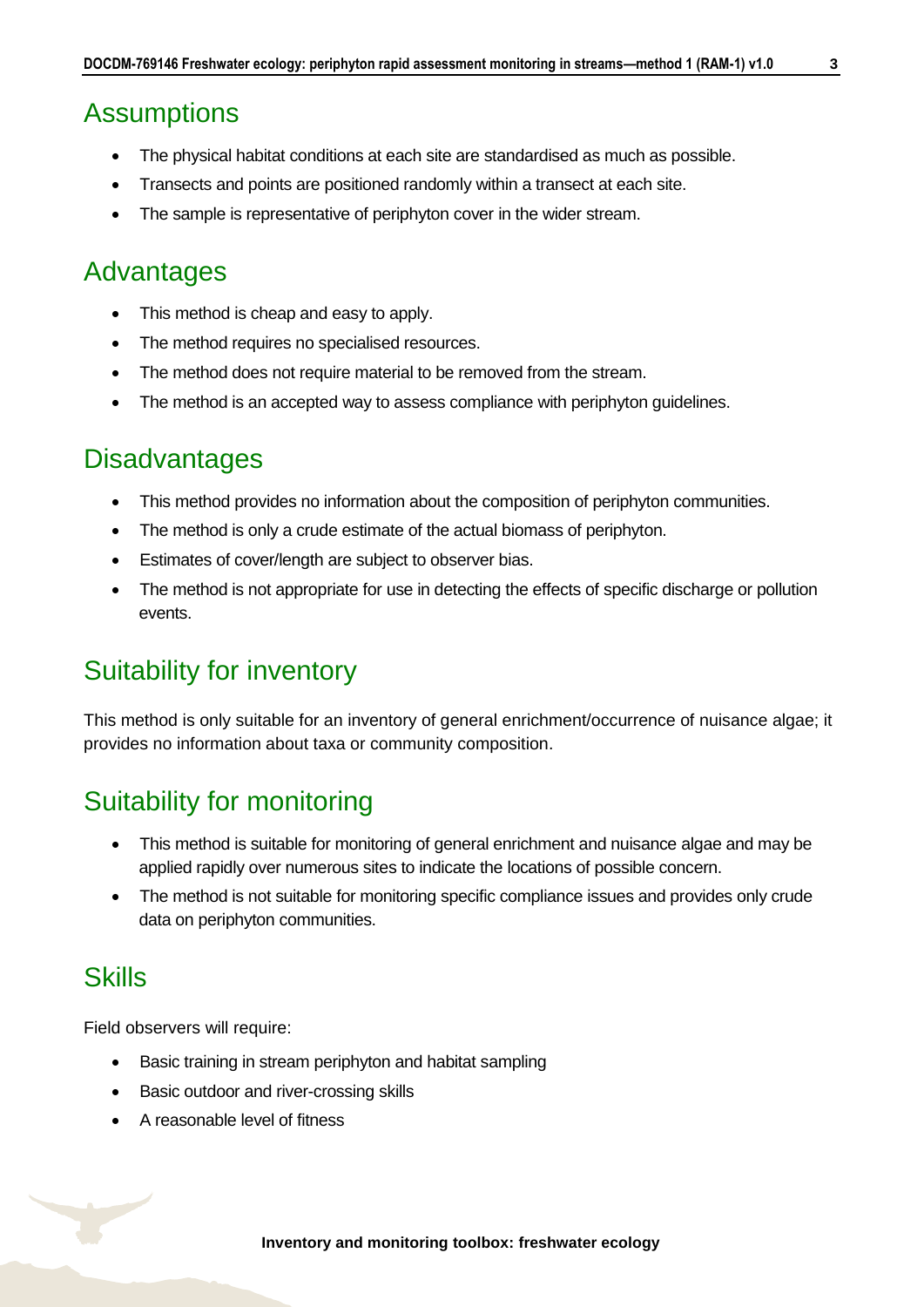Study design and sample processing are specialised processes that require input from a TSO, Science Officer or external contractor.

### <span id="page-3-0"></span>**Resources**

Periphyton sampling of New Zealand streams may be carried out by a single field operative. However, in the interests of safety it is recommended that sampling is done by teams of at least two people.

Standard equipment includes:

- 2 tape measures (50 m and 20 m long).
- $\bullet$  4 pegs ( $>$  20 cm long) and mallet.
- Sampling quadrat consisting of an open steel/alloy ring or square 15-20 cm in diameter (size is not critical, but try to use the same size consistently for a given stream/site).
- Glass or clear plastic bowl c. 20 cm in diameter, with a flat bottom for looking into the water. Underwater viewers are now commercially available. They are constructed from clear perspex or bought (e.g. a Nuova Rade viewer).
- Field data sheet or notebook (preferably made of waterproof paper) and pencil.

## <span id="page-3-1"></span>Minimum attributes

Consistent measurement and recording of these attributes is critical for the implementation of the method. Other attributes may be optional depending on your objective. For more information refer to ['Full details of technique and best practice'](#page-9-0).

DOC staff must complete a 'Standard inventory and monitoring project plan' (docdm-146272).

The more information that is collected at each site, the more thorough and complete will be any interpretation of the biological data collected. However, some basic information should be recorded with each sample collected:

- Substrate composition
- Riparian vegetation
- Stream width
- Stream depth
- Stream velocity

It is also common to collect basic water chemistry information where possible. Temperature (°C), electrical conductivity ( $\mu S$ ), pH and dissolved oxygen may all be measured by handheld meters to inform biological data. Some habitat and sites notes are also worthwhile, e.g. the occurrence of stock at the site or evidence of recent flooding. The ['Stream habitat assessment field sheet'](http://www.doc.govt.nz/Documents/science-and-technical/inventory-monitoring/im-toolbox-freshwater-ecology/im-toolbox-freshwater-ecology-stream-habitat-assessment-field-sheet.pdf) (docdm-761873) is a good guide to the basic information that can be collected without recourse to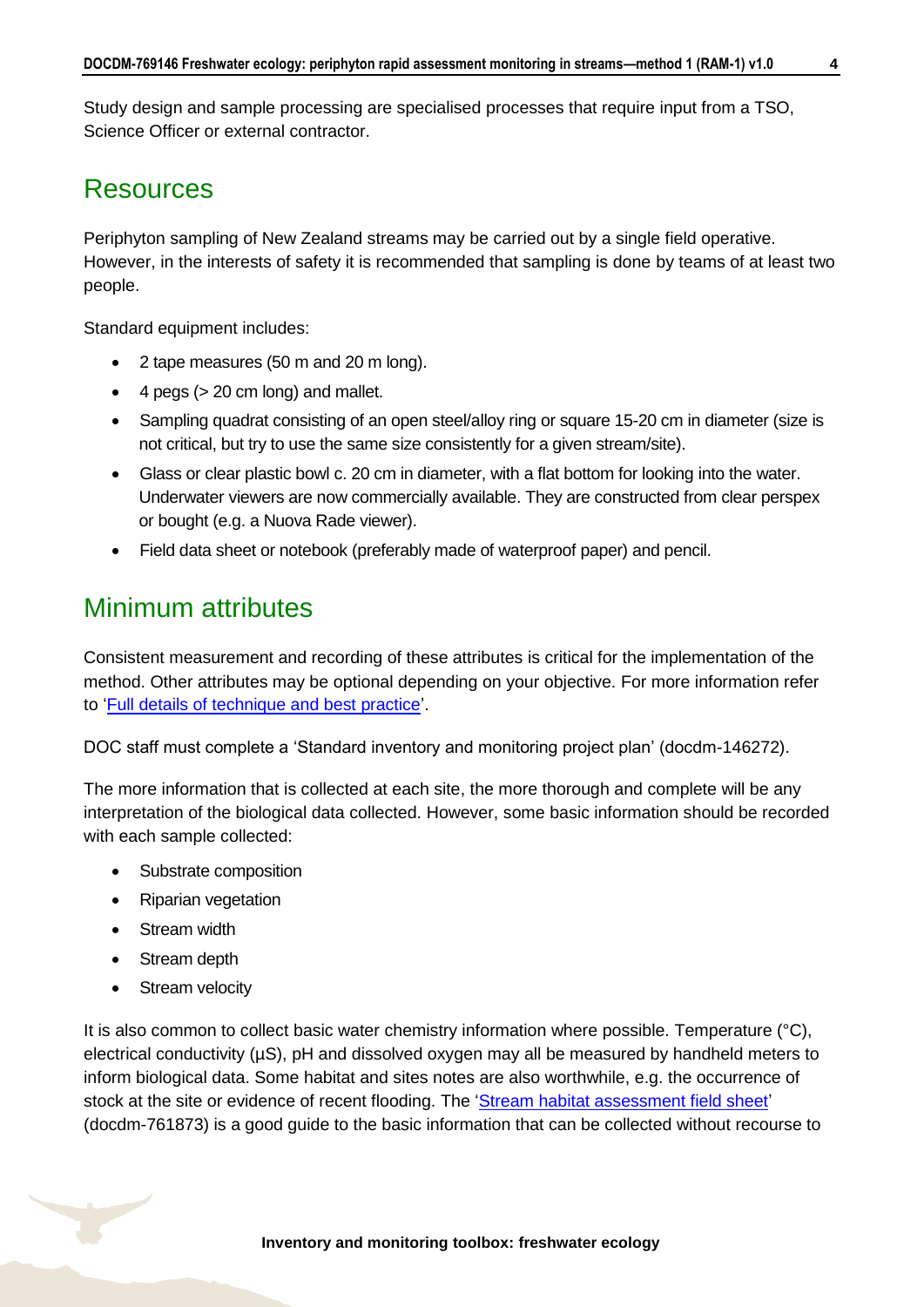specialised equipment or processing in a laboratory. Basic training in the use of this habitat sheet and/or a thorough perusal of Harding et al. (2009) is required before use.<sup>1</sup> As with all visual and qualitative assessments it is important to standardise collection protocols within a group of field observers or within a particular project. There is considerable opportunity for user bias with this method of habitat assessment.

## <span id="page-4-0"></span>Data storage

 $\overline{1}$ 

During field sampling, data is conventionally recorded on a hardcopy data sheet prior to transfer to an electronic format. Hardcopy sheets will be clearly marked with the details of the project and identity/location of samples. The format of hardcopy data sheets is normally columns representing transects/samples and rows for each periphyton type group. An example data sheet and periphyton score calculator (Biggs et al. 1998) is available (see 'Periphyton score field sheet and calculator' in ['Periphyton RAM data sheets'](http://www.doc.govt.nz/Documents/science-and-technical/inventory-monitoring/im-toolbox-freshwater-ecology/im-toolbox-freshwater-ecology-periphyton-ram-data-sheets.xls)—docdm-777283). This data sheet is designed for use with the RAM-2 protocol and can record percentage cover of 12 types of periphyton. Data from RAM-1 sampling may be recorded on these sheets or into a generic list format into a field notebook in order to save paper. The periphyton score calculator would not produce meaningful results with RAM-1 data. Data should be entered into an electronic media in the same format to avoid confusion. Electronic data sheets should contain all the information required to identify each sample, and any habitat or water chemistry data that was collected simultaneously may be appended on a separate worksheet within the electronic file (usually Excel).

It is important that habitat and water chemistry data are entered in a comparable format to biological data, i.e. columns as sites, and this should be done as soon as possible by the field operative so that details are fresh. All hardcopies of habitat data and notes should be labelled and stored in a project file and retained.

All electronic files should have a notes sheet which details any relevant information for future users. In particular, each user, beginning with the field operative who enters the data, should record details of any changes to the data, including when and why they were made. It is also recommended to retain a single version of the data which has undergone quality control and may not be altered. All analysis is performed on copies of this master sheet.

Forward copies of completed survey sheets to the survey administrator, or enter data into an appropriate spreadsheet as soon as possible. Collate, consolidate and store survey information securely, also as soon as possible, and preferably immediately on return from the field. The key steps here are data entry, storage and maintenance for later analysis, followed by copying and data backup for security.

Summarise the results in a spreadsheet or equivalent. Arrange data as 'column variables'—i.e. arrange data from each field on the data sheet (date, time, location, plot designation, number seen,

<sup>1</sup> [http://www.cawthron.org.nz/coastal-freshwater-resources/downloads/stream-habitat-assessment](http://www.cawthron.org.nz/coastal-freshwater-resources/downloads/stream-habitat-assessment-protocols.pdf)[protocols.pdf](http://www.cawthron.org.nz/coastal-freshwater-resources/downloads/stream-habitat-assessment-protocols.pdf)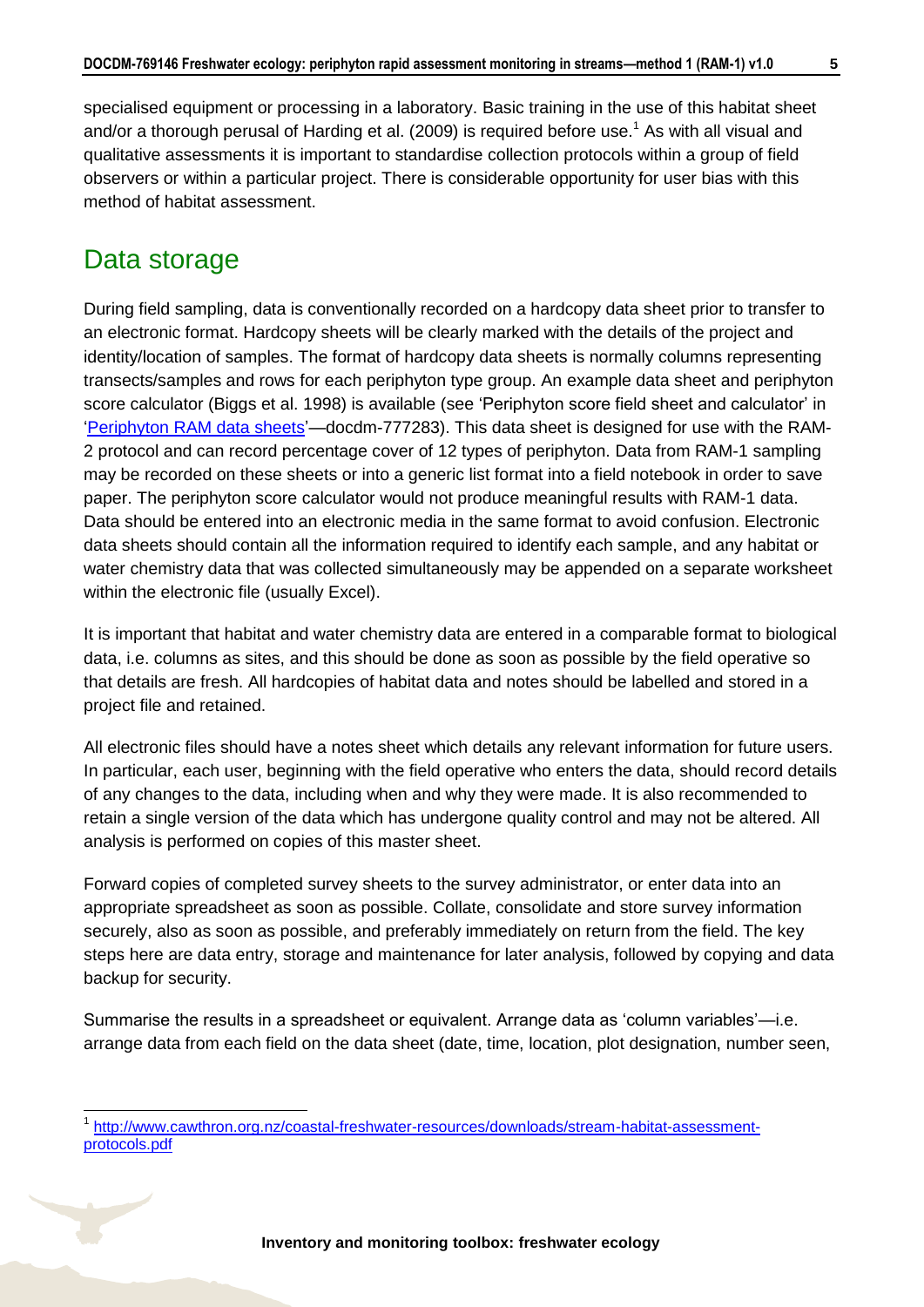identity, etc.) in columns, with each row representing the occasion on which a given survey plot was sampled.

If data storage is designed well at the outset, it will make the job of analysis and interpretation much easier. Before storing data, check for missing information and errors, and ensure metadata are recorded.

Storage tools can be either manual or electronic systems (or both, preferably). They will usually be summary sheets, other physical filing systems, or electronic spreadsheets and databases. Use appropriate file formats such as .xls, .txt, .dbf or specific analysis software formats. Copy and/or backup all data, whether electronic, data sheets, metadata or site access descriptions, preferably offline if the primary storage location is part of a networked system. Store the copy at a separate location for security purposes.

# <span id="page-5-0"></span>Analysis, interpretation and reporting

Seek statistical advice from a biometrician or suitably experienced person prior to undertaking any analysis.

The data derived from RAM-1 sampling is an estimate of the percentage cover of long filamentous algae only and provides for only limited analytical options. Essentially, the mean cover of long filamentous algae should be calculated for each site and compared to the appropriate guideline threshold (see 'Introduction to periphyton monitoring in freshwater ecosystems'—docdm-765928). If samples are collected at multiple sites along an environmental gradient or on multiple occasions at the same location it will be possible to use correlation or regression analysis to compare algal cover to physico-chemical environmental data.

# <span id="page-5-1"></span>Case study A

### **Case study A: assessing periphyton cover before and after dam construction using RAM-1**

### **Synopsis**

Filamentous algae are considered to have reached nuisance levels at 30% coverage of the stream bed (Biggs & Kilroy 2000). This is a common occurrence when either nutrient levels increase or flushing flow occurrence decreases, particularly below an impoundment. In this generic example we explore a comparison between a dammed and un-dammed stream by comparing periphyton communities before and after construction of the dam. There were some changes in the physicochemical environment; stream temperature increased and nitrogen concentration decreased. However, there was a highly significant increase in the cover of filamentous algae, as measured by the RAM-1 method, which occurred after construction of the dam. Additional flow data would have provided more assurance about the result but the overall conclusion is sound.

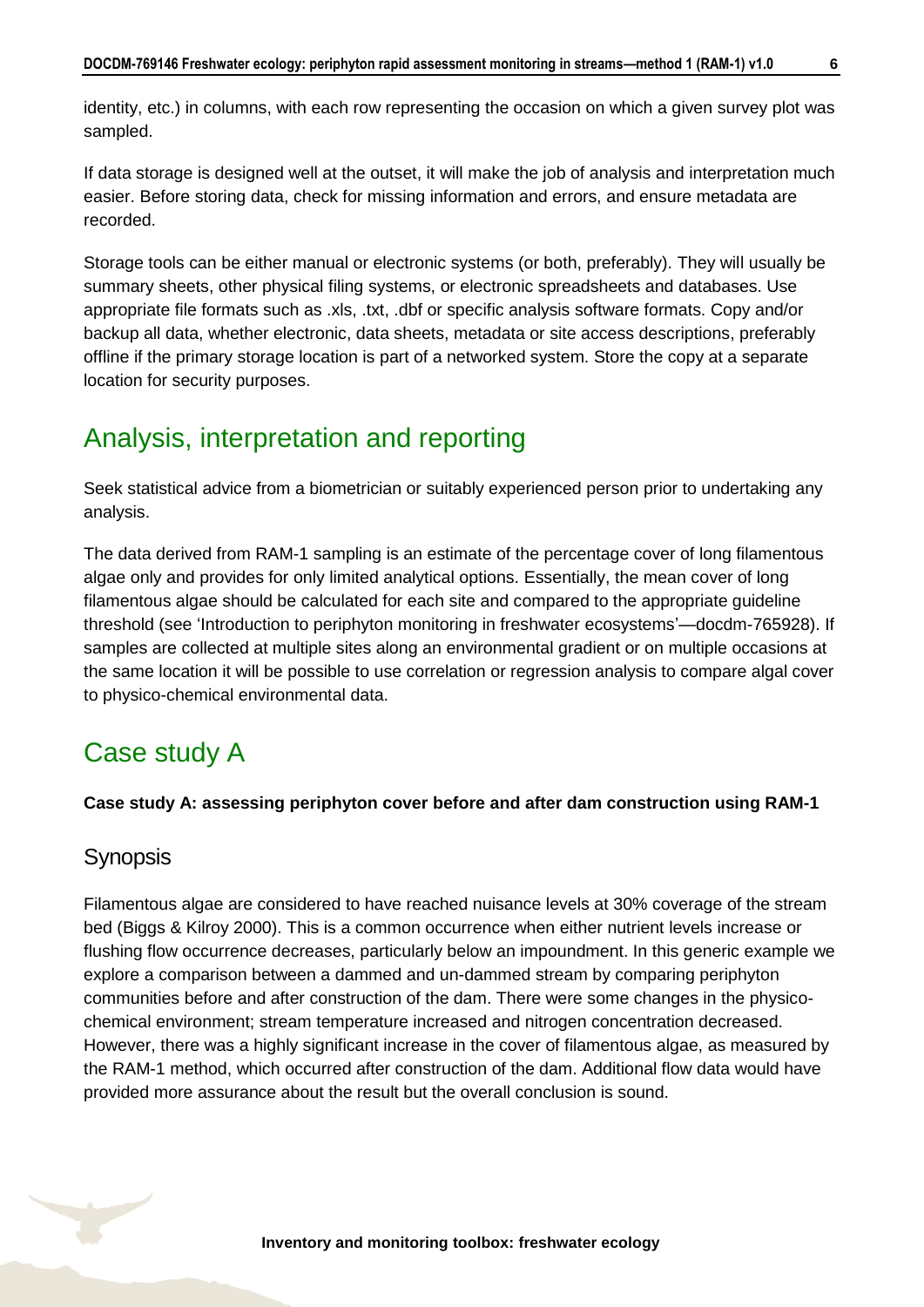### **Objectives**

• To assess the effects on filamentous periphyton cover of the construction of a dam on a generic foothills river.

### Sampling design and methods

The North and South branches of the Ouse River rise in hill country before converging and flowing out to the sea. The North Branch is in national park whilst the South Branch flows through private farmland. A dam for the generation of hydroelectricity was constructed on the North Branch in December of 2006. The cover of filamentous algae was observed on the bed of the Ouse River North and South branches for 1 year before and after the construction of the dam. This Before– After Control Impact (BACI) design allowed for a comparison of the effect of impoundment on periphyton in the North Branch. The use of a control site also allowed any external broadscale influences to be discounted. Sampling was conducted on 26 occasions in each year but only after a 1-month period of stable flows. Substrate, temperature and nutrient data was collected on each sampling occasion. Sampling was undertaken using the RAM-1 method which estimates the percentage cover of long filamentous algae at a site (Biggs & Kilroy 2000).

### **Results**

Environmental data from the impacted North Branch of the Ouse River was compared to qualify any conclusion made based on the periphyton data (Fig. 2). Substrate in the North Branch did not differ in mean width between 2006 and 2007, ANOVA  $p = 0.06$ . However, temperature was significantly higher in 2006 after construction of the dam, ANOVA *p* < 0.005. Both the concentration of nitrogen and phosphorus showed a decline after construction of the dam; however, this was significant for nitrogen, ANOVA  $p = 0.014$ , but not dissolved reactive phosphorous, ANOVA  $p = 0.069$ .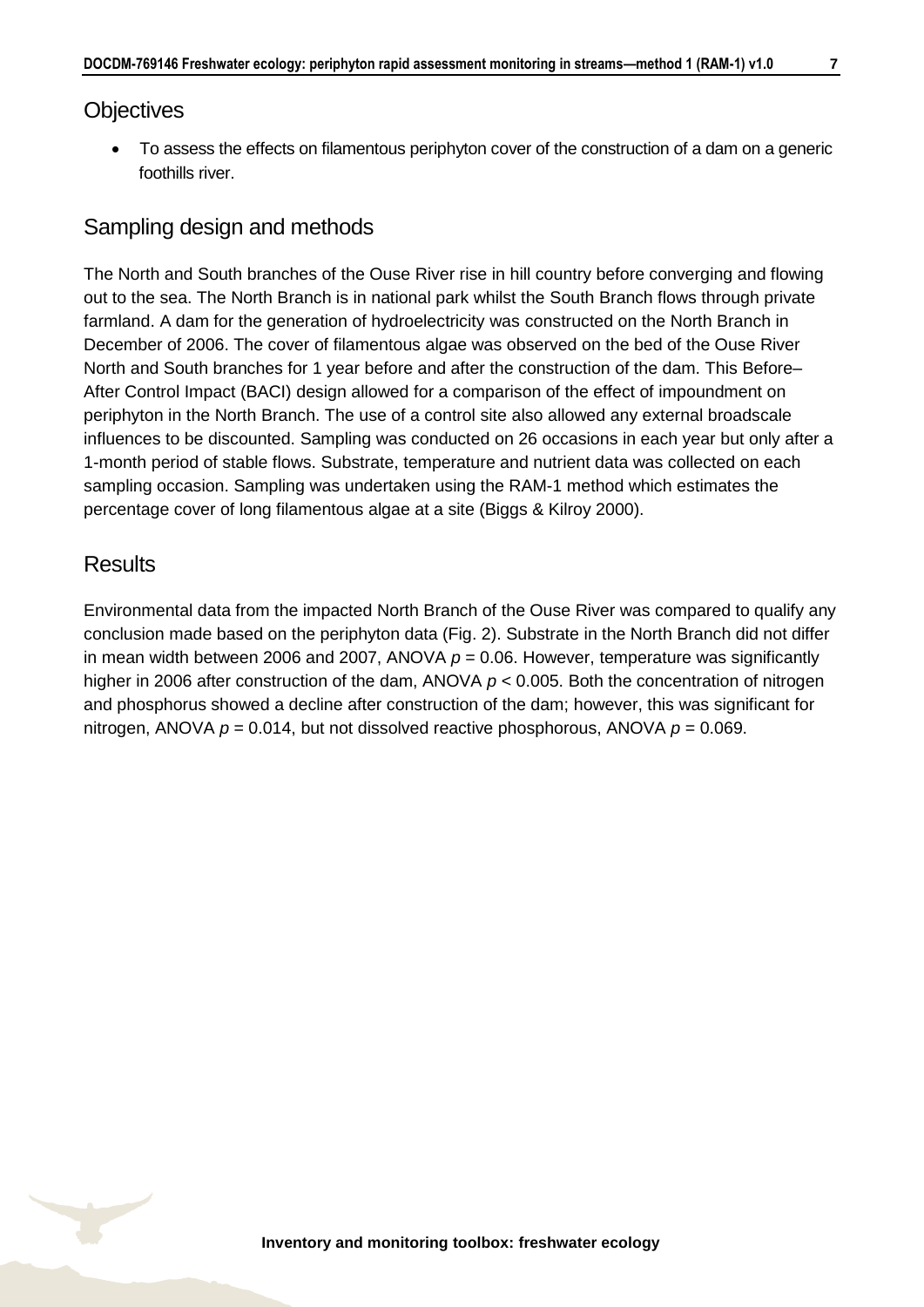

Figure 2. Comparisons of environmental conditions in the North Branch of the Ouse River before (I06) and after (I07) dam construction. Top left: mean substrate width. Bottom left: mean temperature. Top right: total nitrogen. Bottom right: dissolved reactive phosphorus.

Periphyton data from both the North and South branches of the Ouse River clearly show that while the occurrence of long filaments does not change between years in the South Branch control, there is a significant increase after construction of the dam on the North Branch (Fig. 3). Nested ANOVA was highly significant d.f. 3,  $F = 22.082$ ,  $p < 0.005$ . Tukey's Honestly Significant Difference (HSD) *post hoc* test indicated that I07 was significantly different to the other three groups but that there were no other significant differences.

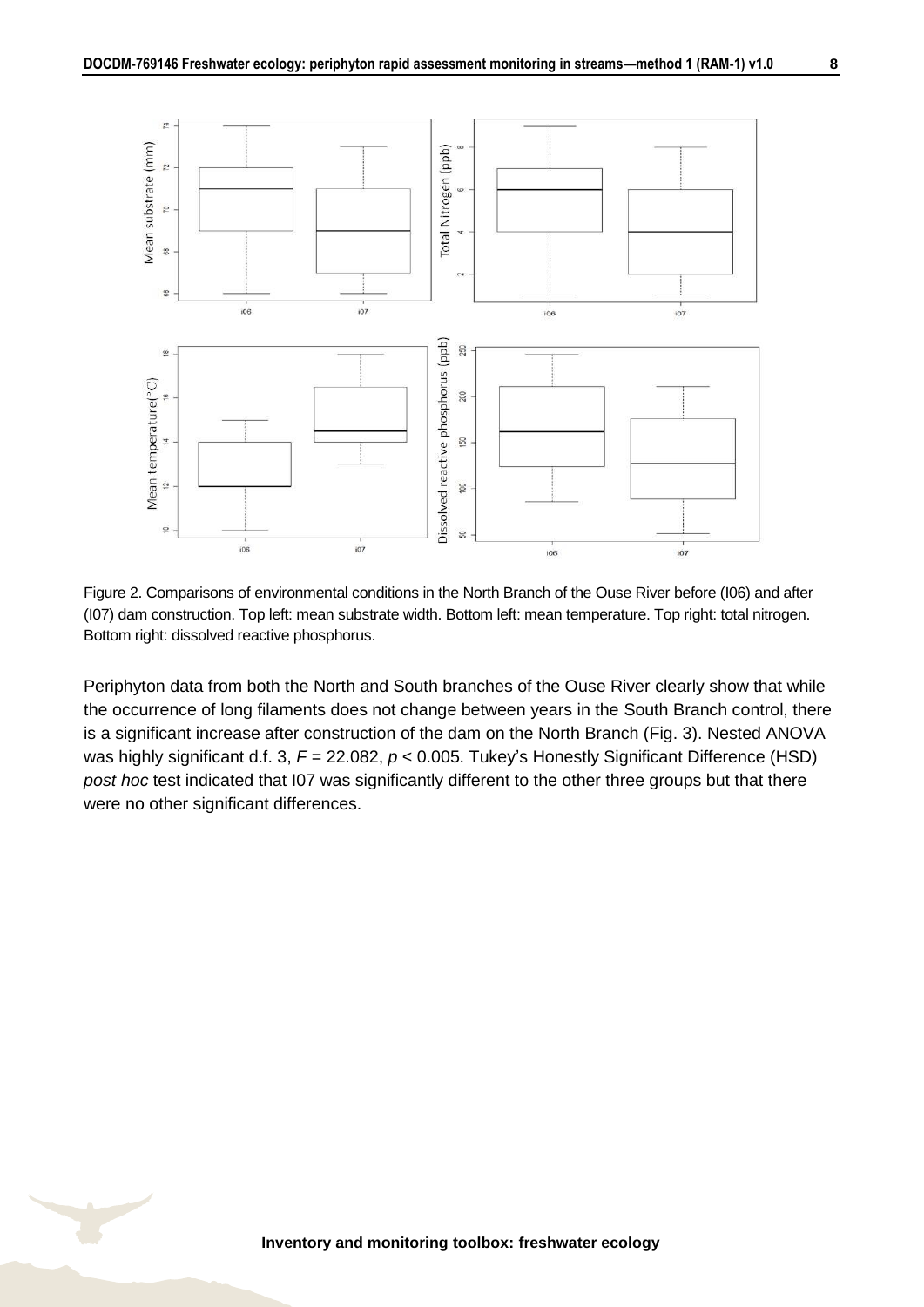

Figure 3. Box plots of the percentage cover of filamentous algae in the South Branch of the Ouse (c—control) and the North Branch (I—impact) prior to dam construction (2006) and after (2007). The horizontal line at 30% cover indicates the nuisance threshold for filamentous algal cover.

This result is highly suggestive of the fact that damming the Ouse North Branch has caused an increase in the occurrence of nuisance algae. This increase occurred despite the decline in the concentration of nutrients in the river.

### Limitations and points to consider

The results of this study are quite conclusive in implicating impoundment in the proliferation of periphyton. A very useful additional data set would have been a flow record for both sites. A precise flow record allows accrual periods to be calculated and compared to nutrient levels (Biggs & Kilroy 2000). This would allow river managers to examine the patterns of periphyton growth and make alterations to the release of water from the dam to flush filamentous growth prior to reaching nuisance levels.

### References for case study A

Biggs, B.J.F.; Kilroy, C. 2000: Stream periphyton monitoring manual. Prepared for the New Zealand Ministry for the Environment. National Institute of Water and Atmospheric Research, Christchurch.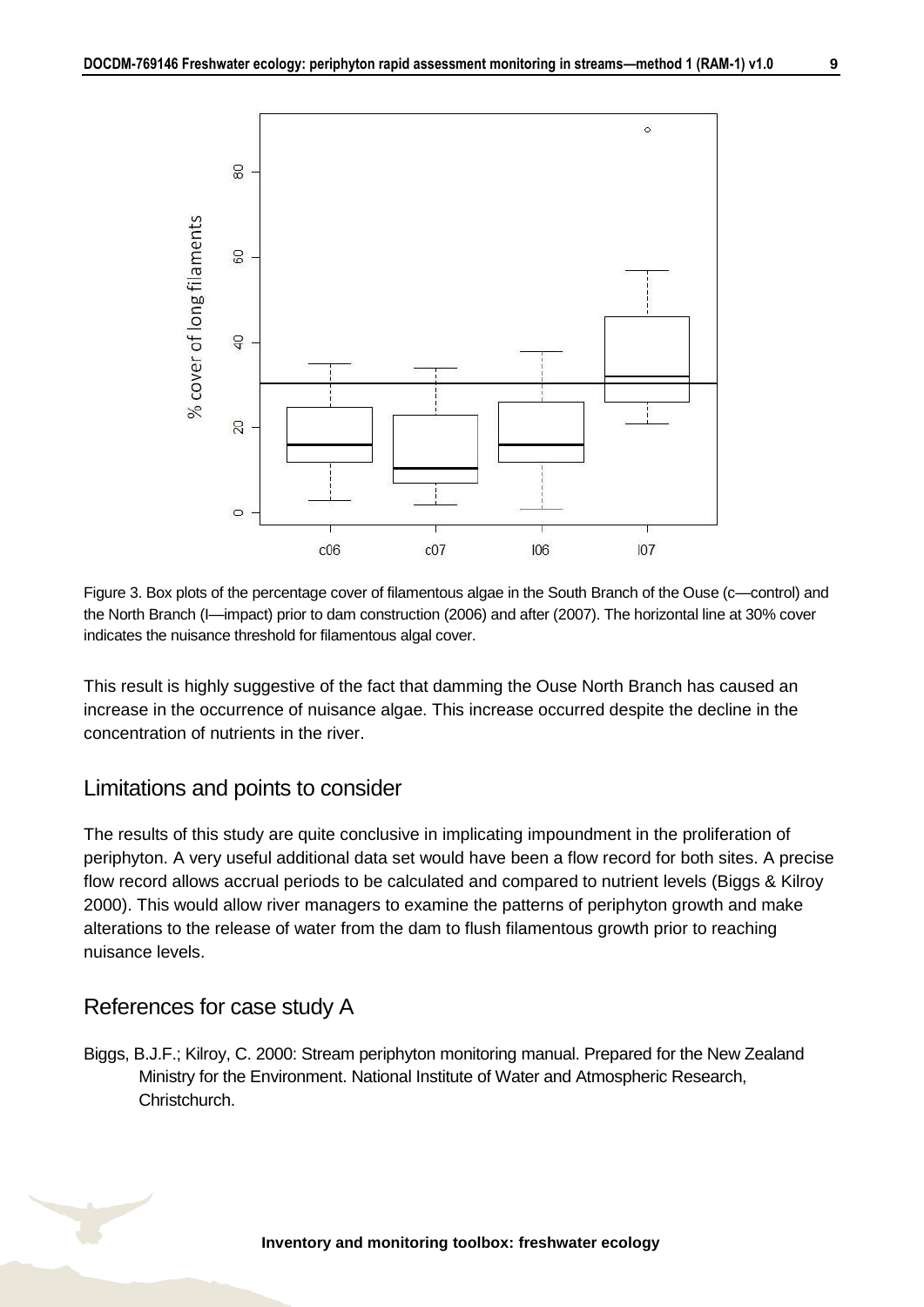## <span id="page-9-0"></span>Full details of technique and best practice

This procedural description is taken directly from Biggs & Kilroy (2000) but may be altered to suit the purposes of a specific study.

- Select a reference point at the downstream end of your site and on one bank drive a peg into the ground.
- Attach the 50 m tape measure to the peg and lay it out taut for its full distance (or 5x the stream width, whichever is the smaller). Attach the upstream end of the tape to a second peg.
- Calculate 10 equally spaced intervals along the tape measure (e.g. 5 m intervals for a 50 m distance.
- Attach the end of the 20 m tape measure to a third peg at the location of the reference peg and unwind the tape at right angles to the main tape. Anchor the far end with the fourth peg on the far bank.
- Divide the width of the stream (water's edge to water's edge) into 10 equally spaced points.
- Place the sampling quadrat on the stream bed centred on the first point.
- Hold the glass bowl or stream bed viewer to obtain a clear view of the streambed (this may not be necessary in small streams with laminar flow).
- Estimate the percentage cover within the quadrat of filamentous green/brown algae which have filaments > 3 cm long. Record these on your field sheet, then move across to the next point.
- Complete the transect, then move the transect for the pre-selected interval and repeat recordings.

#### **Notes**

- If the cover of the site is clearly very homogeneous (e.g. broad mats just along the periphery of the channel) then it is acceptable to reduce the number of points across each transect from 10 to 5.
- If the stream is so narrow that the area of the quadrat from one sampling interval overlaps with adjacent points then it is also acceptable to reduce the number of points across each transect or to employ a smaller quadrat.
- If the stream is > 20 m wide or too deep to wade safely, then sub-divide your site in a streamwise fashion. This involves setting the limits of your transects out into the river based on a fixed depth or distance from shore. Using depth contours is most preferred. You then need to express your results in terms of percentage cover of filamentous algae for, say, the < 0.6 m deep section of the reach.
- There may be some difficulty in determining what constitutes a green/brown filamentous algal community with filaments > 3 cm long. In such cases, familiarise yourself with the communities at the sites before commencing the survey by picking up stones from the stream bed and examining them carefully just below the surface of the water (so that the filaments stream in the current), then lift them above the water for closer inspection.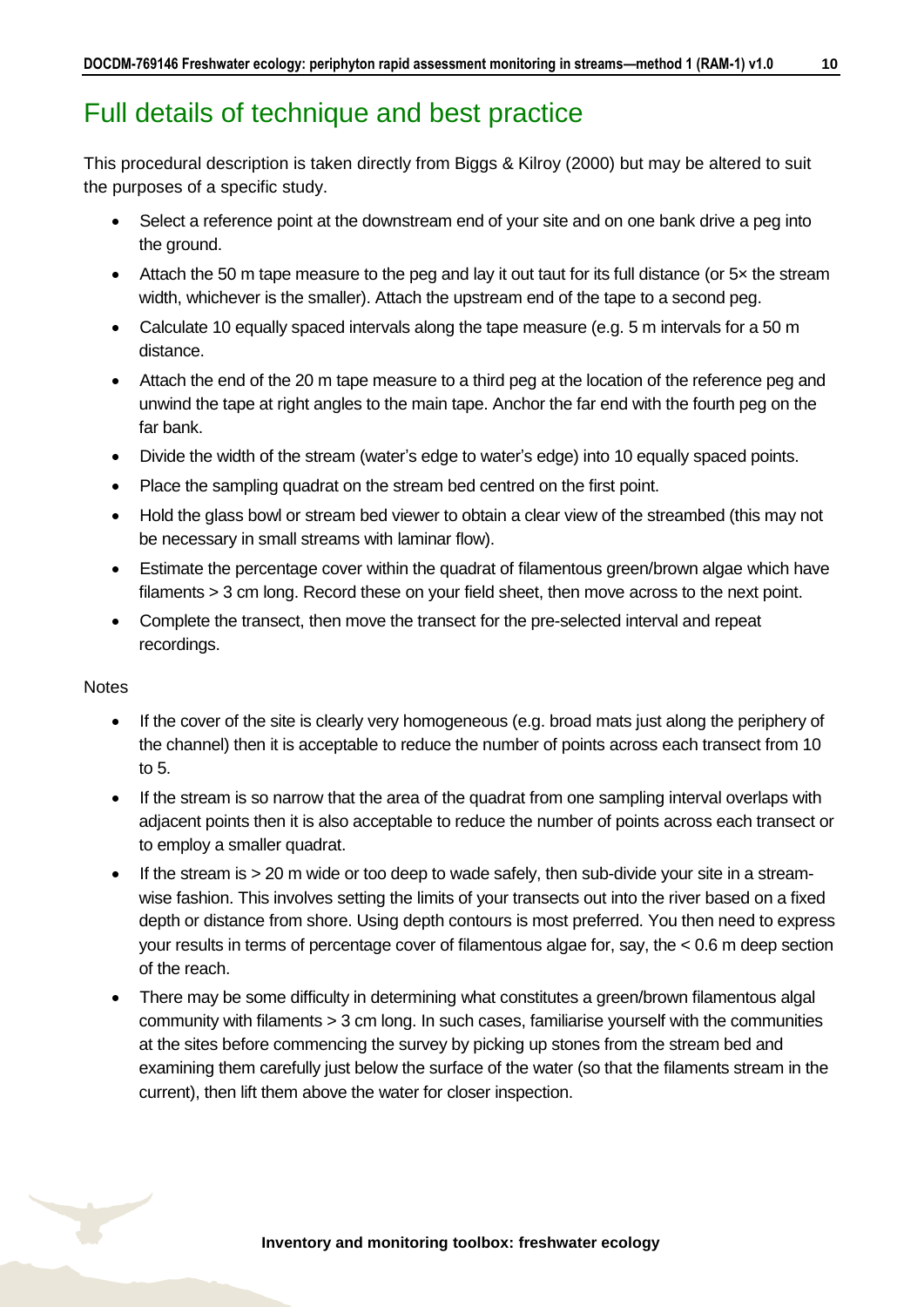### <span id="page-10-0"></span>References and further reading

- Biggs, B.J.F. 2000: New Zealand periphyton guideline: detecting, monitoring and managing enrichment in streams. Prepared for the Ministry for the Environment. National Institute of Water and Atmospheric Research, Christchurch.
- Biggs, B.J.F.; Kilroy, C. 2000: Stream periphyton monitoring manual. Prepared for the New Zealand Ministry for the Environment. National Institute of Water and Atmospheric Research, Christchurch.
- Biggs, B.J.F.; Kilroy, C.; Mulcock, C.M. 1998: New Zealand stream monitoring and assessment kit. Stream monitoring manual. Version 1. *NIWA Technical Report 40*. 150 p.
- Harding, J.S.; Clapcott, J.; Quinn, J.; Hayes, J.; Joy, M.; Storey, R.; Greig, H.; Hay, J.; James, T.; Beech, M.; Ozane, R.; Meredith, A.; Boothroyd, I. 2009: Stream habitat assessment protocols for wadeable rivers and streams of New Zealand. University of Canterbury, Christchurch. [http://www.cawthron.org.nz/coastal-freshwater-resources/downloads/stream-habitat](http://www.cawthron.org.nz/coastal-freshwater-resources/downloads/stream-habitat-assessment-protocols.pdf)[assessment-protocols.pdf](http://www.cawthron.org.nz/coastal-freshwater-resources/downloads/stream-habitat-assessment-protocols.pdf)
- Kilroy, C.; Booker, D.J.; Drummond, L.; Wech, J.A.; Snelder, T.H. 2013: Estimating periphyton standing crop in streams: a comparison of chlorophyll a sampling and visual assessments. *New Zealand Journal of Marine and Freshwater Research.* DOI:10.1080/00288330.2013.772526